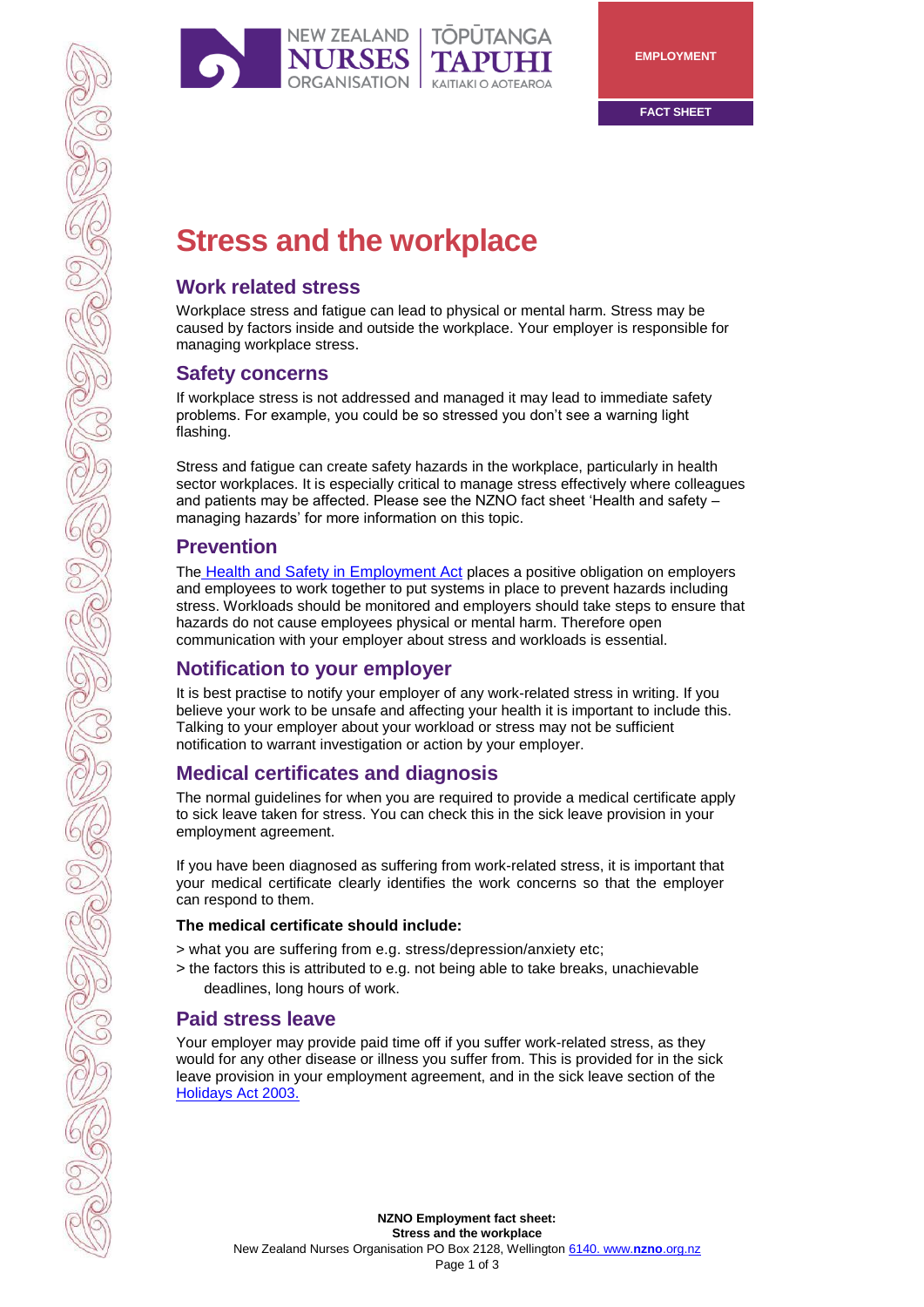#### **Sick leave for stress**

An employee may take sick leave if they are sick or injured. This includes mental and physical symptoms which may be the result of stress. Check the sick leave provision in your employment agreement or ask payroll if you are unsure how much sick leave you have.

#### **Solutions**

If the stress is work-related your employer should meet with you to discuss the factors which have contributed to your stress. Your employer may propose appropriate solutions and systems for you to consider. If you have ideas about how to minimise your workplace stress you should suggest them to your employer. The proposed solution/changes should eliminate, minimise or manage the contributing factors to your stress.

#### **Non work-related stress**

Your employer is not responsible for issues outside the workplace. It is still best practise to notify your employer in writing if you are suffering from non work-related stress if there is a chance it could affect your work. If you are unsure about whether you should notify your employer please contact the NZNO Member Support Centre.

If the stress is not work related they may offer you  $EAP$  or recommend other counselling.

#### **References:**

Healthy Work; Managing stress and fatigue in the workplace, OSH 2003 DOL Themes in employment law - Stress

Holidays Act 2003

The Department of Labour Guideline Healthy Work: Managing Stress and Fatigue in the Workplace

#### Where can I find out more?

- > NZNO Member Support Centre 0800 28 38 48
- > Speak to the NZNO delegate on your ward
- > Check your employment agreement and any employer policies relating to health and safety, stress, and sick leave.
- > Ministry of Business, Innovation and Employment Labour information
- > Health and Safety in Employment Act